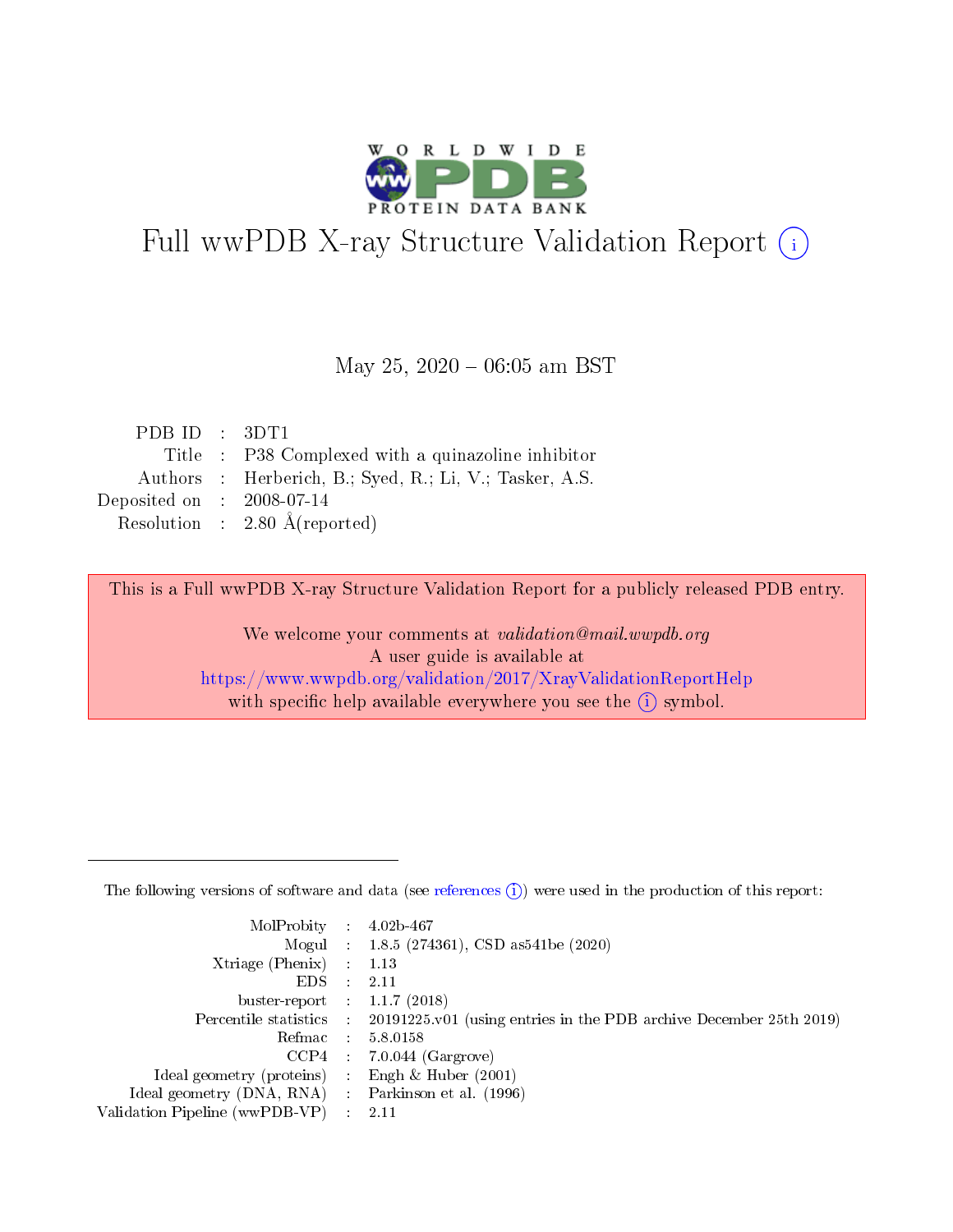# 1 [O](https://www.wwpdb.org/validation/2017/XrayValidationReportHelp#overall_quality)verall quality at a glance  $(i)$

The following experimental techniques were used to determine the structure: X-RAY DIFFRACTION

The reported resolution of this entry is 2.80 Å.

Percentile scores (ranging between 0-100) for global validation metrics of the entry are shown in the following graphic. The table shows the number of entries on which the scores are based.



| Metric                | Whole archive<br>$(\#\text{Entries})$ | Similar resolution<br>$(\#\text{Entries},\,\text{resolution}\,\,\text{range}(\textup{\AA}))$ |
|-----------------------|---------------------------------------|----------------------------------------------------------------------------------------------|
| $R_{free}$            | 130704                                | $3140(2.80-2.80)$                                                                            |
| Clashscore            | 141614                                | $3569(2.80-2.80)$                                                                            |
| Ramachandran outliers | 138981                                | $3498(2.80-2.80)$                                                                            |
| Sidechain outliers    | 138945                                | $3500(2.80-2.80)$                                                                            |
| RSRZ outliers         | 127900                                | $3078(2.80-2.80)$                                                                            |

The table below summarises the geometric issues observed across the polymeric chains and their fit to the electron density. The red, orange, yellow and green segments on the lower bar indicate the fraction of residues that contain outliers for  $>=3, 2, 1$  and 0 types of geometric quality criteria respectively. A grey segment represents the fraction of residues that are not modelled. The numeric value for each fraction is indicated below the corresponding segment, with a dot representing fractions <=5% The upper red bar (where present) indicates the fraction of residues that have poor fit to the electron density. The numeric value is given above the bar.

| <b>Mol</b> | $\sim$ 1<br>'hain | Length | Quality of chain |           |  |  |  |  |  |
|------------|-------------------|--------|------------------|-----------|--|--|--|--|--|
|            |                   |        | $\%$             |           |  |  |  |  |  |
|            |                   | 383    | 59%              | 32%<br>7% |  |  |  |  |  |

The following table lists non-polymeric compounds, carbohydrate monomers and non-standard residues in protein, DNA, RNA chains that are outliers for geometric or electron-density-fit criteria:

|     |       |  | Mol   Type   Chain   Res   Chirality   Geometry   Clashes   Electron density |
|-----|-------|--|------------------------------------------------------------------------------|
| P40 | - 361 |  |                                                                              |

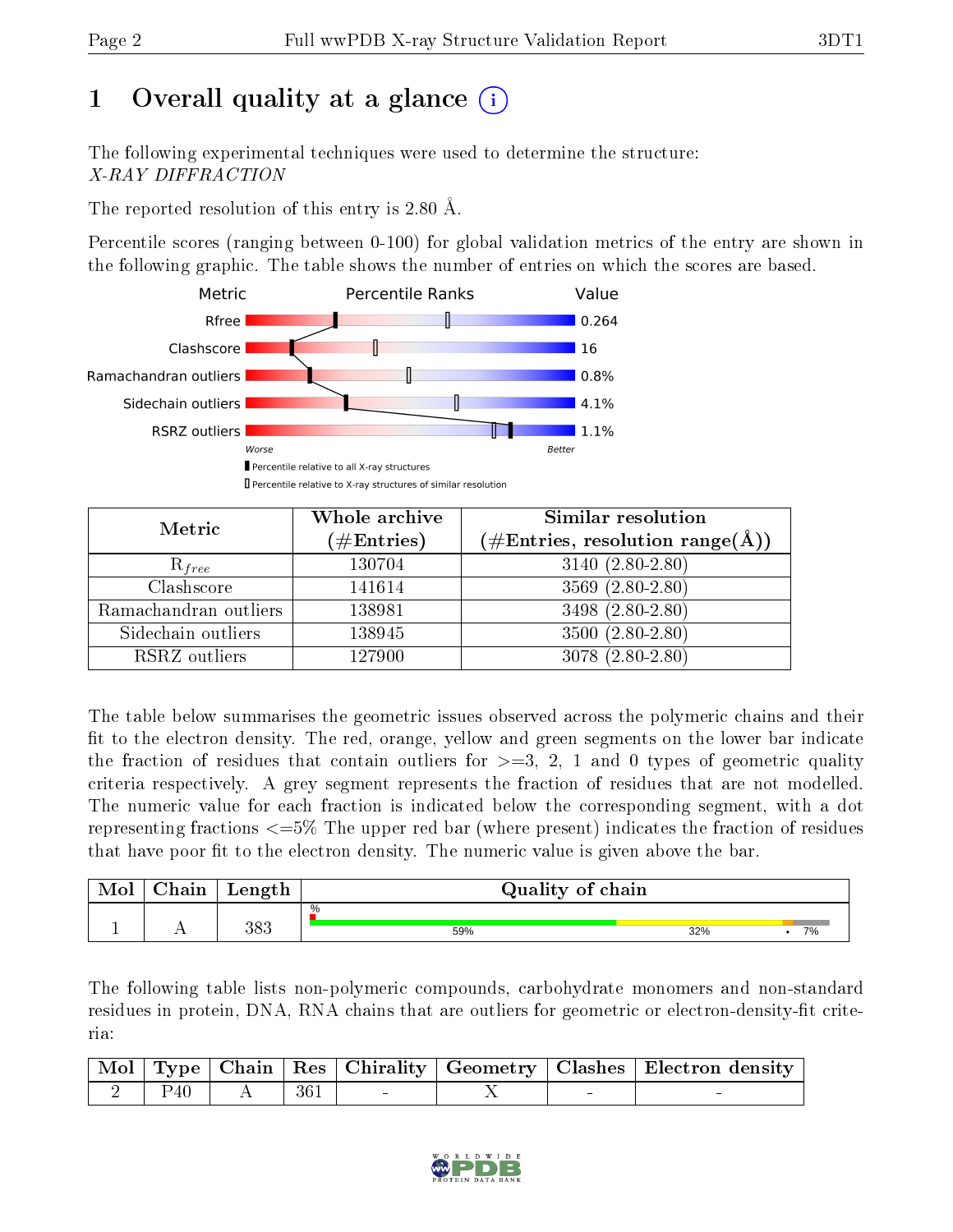# 2 Entry composition  $\left( \cdot \right)$

There are 3 unique types of molecules in this entry. The entry contains 2946 atoms, of which 29 are hydrogens and 0 are deuteriums.

In the tables below, the ZeroOcc column contains the number of atoms modelled with zero occupancy, the AltConf column contains the number of residues with at least one atom in alternate conformation and the Trace column contains the number of residues modelled with at most 2 atoms.

Molecule 1 is a protein called Mitogen-activated protein kinase 14.

| Mol | ${\rm Chain}$ | Residues | $\rm{Atoms}$     |     |     | ZeroOcc | AltConf $ $ | $\operatorname{Trace}\nolimits$ |  |  |
|-----|---------------|----------|------------------|-----|-----|---------|-------------|---------------------------------|--|--|
|     |               | $356\,$  | $\mathrm{Tota}.$ | 838 | 491 | 531     | ∼<br>15     |                                 |  |  |

| Chain              | Residue        | Modelled                | Actual               | Comment               | Reference            |
|--------------------|----------------|-------------------------|----------------------|-----------------------|----------------------|
| А                  | $-22$          | <b>MET</b>              |                      | <b>EXPRESSION TAG</b> | <b>UNP</b><br>Q16539 |
| А                  | $-21$          | <b>GLY</b>              |                      | <b>EXPRESSION TAG</b> | <b>UNP</b><br>Q16539 |
| $\boldsymbol{A}$   | $-20$          | SER                     | ÷                    | <b>EXPRESSION TAG</b> | <b>UNP</b><br>Q16539 |
| $\bf{A}$           | $-19$          | <b>SER</b>              | ÷                    | <b>EXPRESSION TAG</b> | <b>UNP</b><br>Q16539 |
| $\overline{A}$     | $-18$          | <b>HIS</b>              | ÷                    | <b>EXPRESSION TAG</b> | <b>UNP</b><br>Q16539 |
| $\bf{A}$           | $-17$          | <b>HIS</b>              | L,                   | <b>EXPRESSION TAG</b> | <b>UNP</b><br>Q16539 |
| $\boldsymbol{A}$   | $-16$          | <b>HIS</b>              | L,                   | <b>EXPRESSION TAG</b> | <b>UNP Q16539</b>    |
| $\overline{A}$     | $-15$          | HIS                     | ÷,                   | <b>EXPRESSION TAG</b> | UNP<br>Q16539        |
| А                  | $-14$          | HIS                     | $\blacksquare$       | <b>EXPRESSION TAG</b> | <b>UNP Q16539</b>    |
| $\overline{\rm A}$ | $-13$          | HIS                     | $\overline{a}$       | <b>EXPRESSION TAG</b> | <b>UNP Q16539</b>    |
| $\boldsymbol{A}$   | $-12$          | SER                     |                      | <b>EXPRESSION TAG</b> | <b>UNP Q16539</b>    |
| $\boldsymbol{A}$   | $-11$          | SER                     | $\overline{a}$       | EXPRESSION TAG        | <b>UNP</b><br>Q16539 |
| $\boldsymbol{A}$   | $-10$          | <b>GLY</b>              |                      | <b>EXPRESSION TAG</b> | <b>UNP</b><br>Q16539 |
| $\boldsymbol{A}$   | $-9$           | <b>LEU</b>              | $\blacksquare$       | <b>EXPRESSION TAG</b> | <b>UNP</b><br>Q16539 |
| $\overline{\rm A}$ | $-8$           | $\overline{\text{VAL}}$ | L,                   | <b>EXPRESSION TAG</b> | <b>UNP</b><br>Q16539 |
| $\bf{A}$           | $-7$           | PRO                     | ÷                    | <b>EXPRESSION TAG</b> | <b>UNP</b><br>Q16539 |
| А                  | $-6$           | $\overline{\text{ARG}}$ | $\ddot{\phantom{1}}$ | <b>EXPRESSION TAG</b> | <b>UNP</b><br>Q16539 |
| $\boldsymbol{A}$   | $-5$           | <b>GLY</b>              | $\overline{a}$       | <b>EXPRESSION TAG</b> | <b>UNP Q16539</b>    |
| $\boldsymbol{A}$   | $-4$           | SER                     | $\equiv$             | EXPRESSION TAG        | <b>UNP Q16539</b>    |
| $\overline{A}$     | $-3$           | <b>HIS</b>              |                      | <b>EXPRESSION TAG</b> | <b>UNP Q16539</b>    |
| $\boldsymbol{A}$   | $-2$           | <b>MET</b>              | $\overline{a}$       | <b>EXPRESSION TAG</b> | <b>UNP</b><br>Q16539 |
| А                  | $-1$           | <b>LEU</b>              |                      | <b>EXPRESSION TAG</b> | UNP<br>Q16539        |
| А                  | $\overline{0}$ | GLU                     |                      | <b>EXPRESSION TAG</b> | <b>UNP Q16539</b>    |

There are 23 discrepancies between the modelled and reference sequences:

• Molecule 2 is N-cyclopropyl-4-methyl-3- $\{2-[2\text{-morpholin-4-ylethyl)aminolquinazolin-6-yl}\}$ enzamide (three-letter code: P40) (formula:  $C_{25}H_{29}N_5O_2$ ).

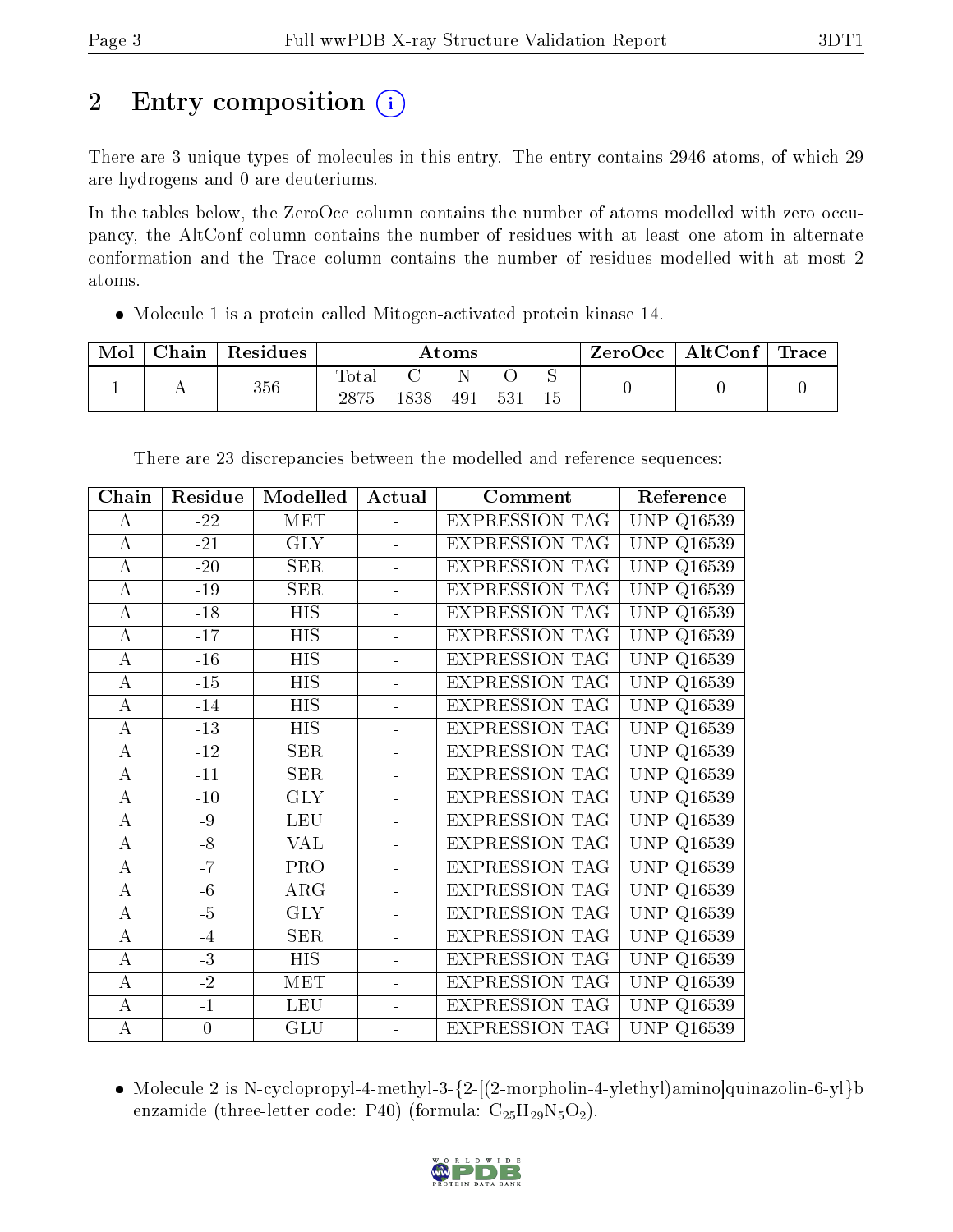

| Mol | Chain   Residues | Atoms       |  |       |      | $'$ ZeroOcc   AltConf |  |  |
|-----|------------------|-------------|--|-------|------|-----------------------|--|--|
|     |                  | Total C H N |  |       |      |                       |  |  |
|     |                  |             |  | 25 29 | $-5$ |                       |  |  |

 $\bullet\,$  Molecule 3 is water.

|  | $Mol$   Chain   Residues | Atoms | $ZeroOcc \mid AltConf \mid$ |  |
|--|--------------------------|-------|-----------------------------|--|
|  |                          | Total |                             |  |

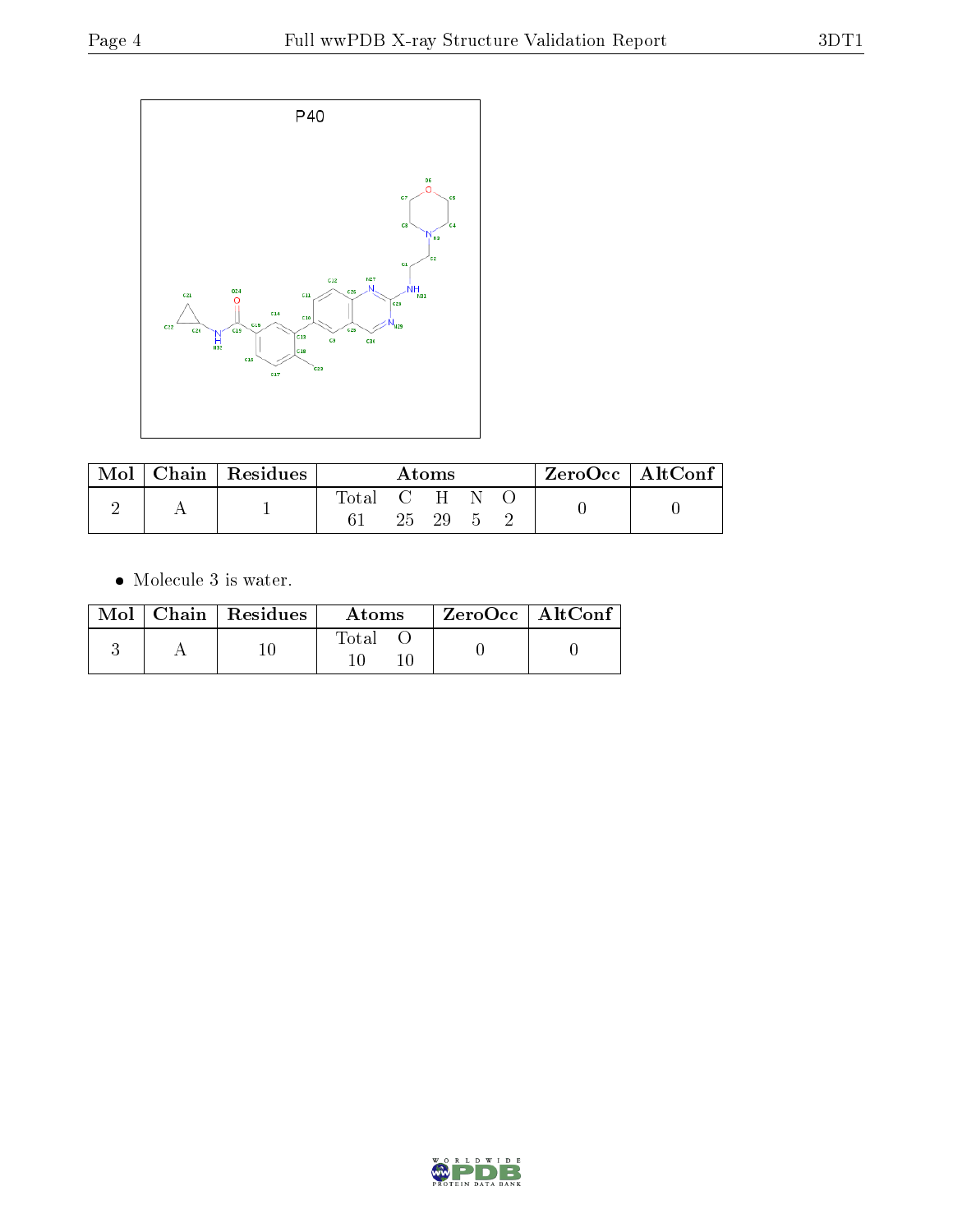# 3 Residue-property plots  $(i)$

These plots are drawn for all protein, RNA and DNA chains in the entry. The first graphic for a chain summarises the proportions of the various outlier classes displayed in the second graphic. The second graphic shows the sequence view annotated by issues in geometry and electron density. Residues are color-coded according to the number of geometric quality criteria for which they contain at least one outlier: green  $= 0$ , yellow  $= 1$ , orange  $= 2$  and red  $= 3$  or more. A red dot above a residue indicates a poor fit to the electron density (RSRZ  $> 2$ ). Stretches of 2 or more consecutive residues without any outlier are shown as a green connector. Residues present in the sample, but not in the model, are shown in grey.



• Molecule 1: Mitogen-activated protein kinase 14

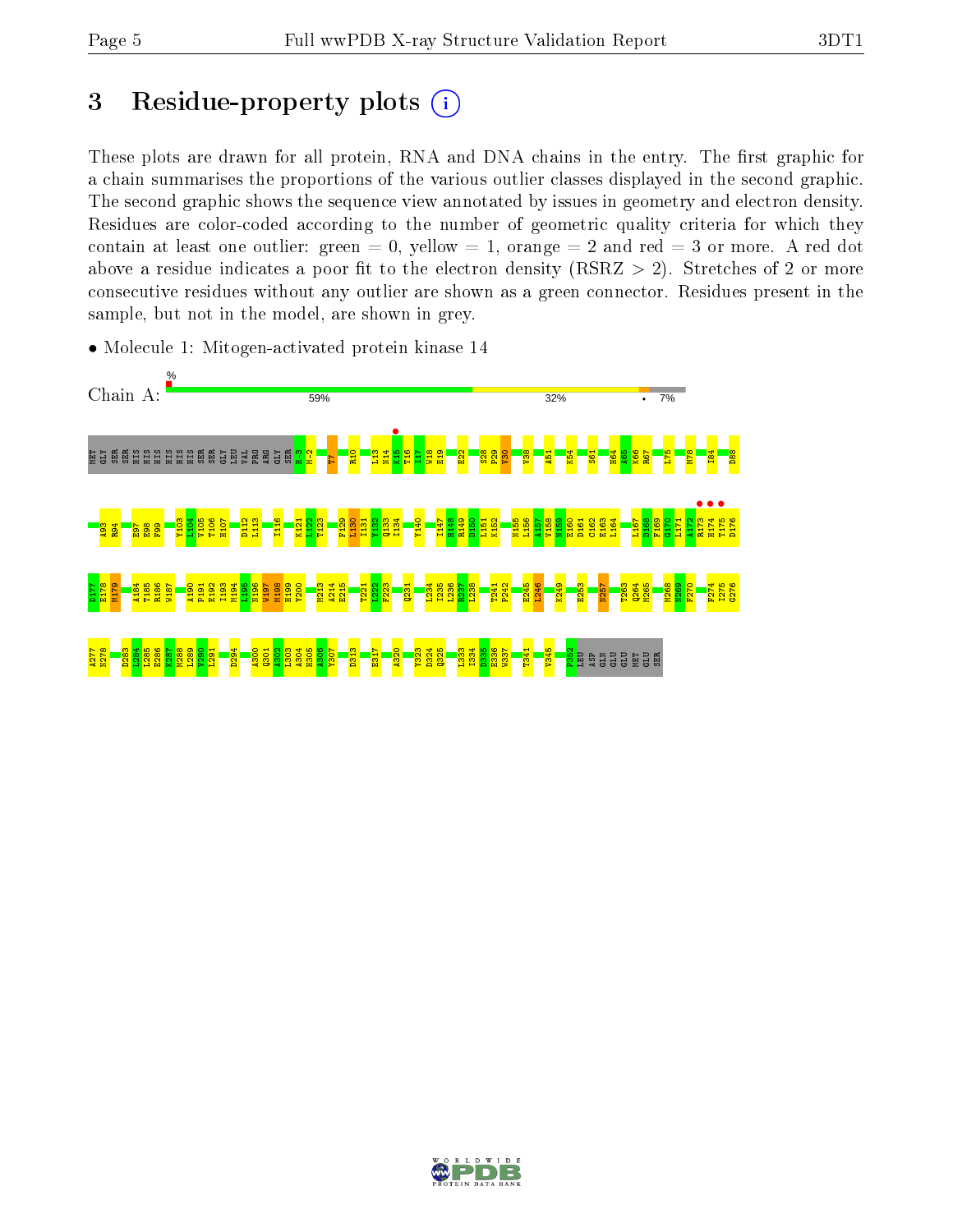## 4 Data and refinement statistics  $(i)$

| Property                                                                | Value                                            | Source     |
|-------------------------------------------------------------------------|--------------------------------------------------|------------|
| Space group                                                             | P 21 21 21                                       | Depositor  |
| Cell constants                                                          | $86.06\text{\AA}$ 119.34Å<br>$46.66\rm \AA$      | Depositor  |
| a, b, c, $\alpha$ , $\beta$ , $\gamma$                                  | $90.00^{\circ}$ $90.00^{\circ}$<br>$90.00^\circ$ |            |
| Resolution $(A)$                                                        | $50.00 - 2.80$                                   | Depositor  |
|                                                                         | $49.04 - 2.76$                                   | <b>EDS</b> |
| % Data completeness                                                     | $92.7(50.00-2.80)$                               | Depositor  |
| (in resolution range)                                                   | $91.4(49.04-2.76)$                               | <b>EDS</b> |
| $R_{merge}$                                                             | 0.14                                             | Depositor  |
| $\mathrm{R}_{sym}$                                                      | (Not available)                                  | Depositor  |
| $\langle I/\sigma(I) \rangle^{-1}$                                      | $2.30$ (at 2.77Å)                                | Xtriage    |
| Refinement program                                                      | <b>CNS</b>                                       | Depositor  |
|                                                                         | $0.214$ ,<br>0.280                               | Depositor  |
| $R, R_{free}$                                                           | 0.204<br>0.264<br>$\mathcal{L}_{\mathbf{A}}$ .   | DCC        |
| $\mathcal{R}_{free}$ test set                                           | $\overline{948}$ reflections $(8.06\%)$          | wwPDB-VP   |
| Wilson B-factor $(A^2)$                                                 | 37.4                                             | Xtriage    |
| Anisotropy                                                              | 0.158                                            | Xtriage    |
| Bulk solvent $k_{sol}(\mathrm{e}/\mathrm{A}^3),\,B_{sol}(\mathrm{A}^2)$ | 0.37, 51.5                                       | <b>EDS</b> |
| L-test for twinning <sup>2</sup>                                        | $< L >$ = 0.48, $< L2 >$ = 0.31                  | Xtriage    |
| Estimated twinning fraction                                             | No twinning to report.                           | Xtriage    |
| $F_o, F_c$ correlation                                                  | 0.92                                             | <b>EDS</b> |
| Total number of atoms                                                   | 2946                                             | wwPDB-VP   |
| Average B, all atoms $(A^2)$                                            | 34.0                                             | wwPDB-VP   |

Xtriage's analysis on translational NCS is as follows: The largest off-origin peak in the Patterson function is  $4.94\%$  of the height of the origin peak. No significant pseudotranslation is detected.

<sup>&</sup>lt;sup>2</sup>Theoretical values of  $\langle |L| \rangle$ ,  $\langle L^2 \rangle$  for acentric reflections are 0.5, 0.333 respectively for untwinned datasets, and 0.375, 0.2 for perfectly twinned datasets.



<span id="page-5-1"></span><span id="page-5-0"></span><sup>1</sup> Intensities estimated from amplitudes.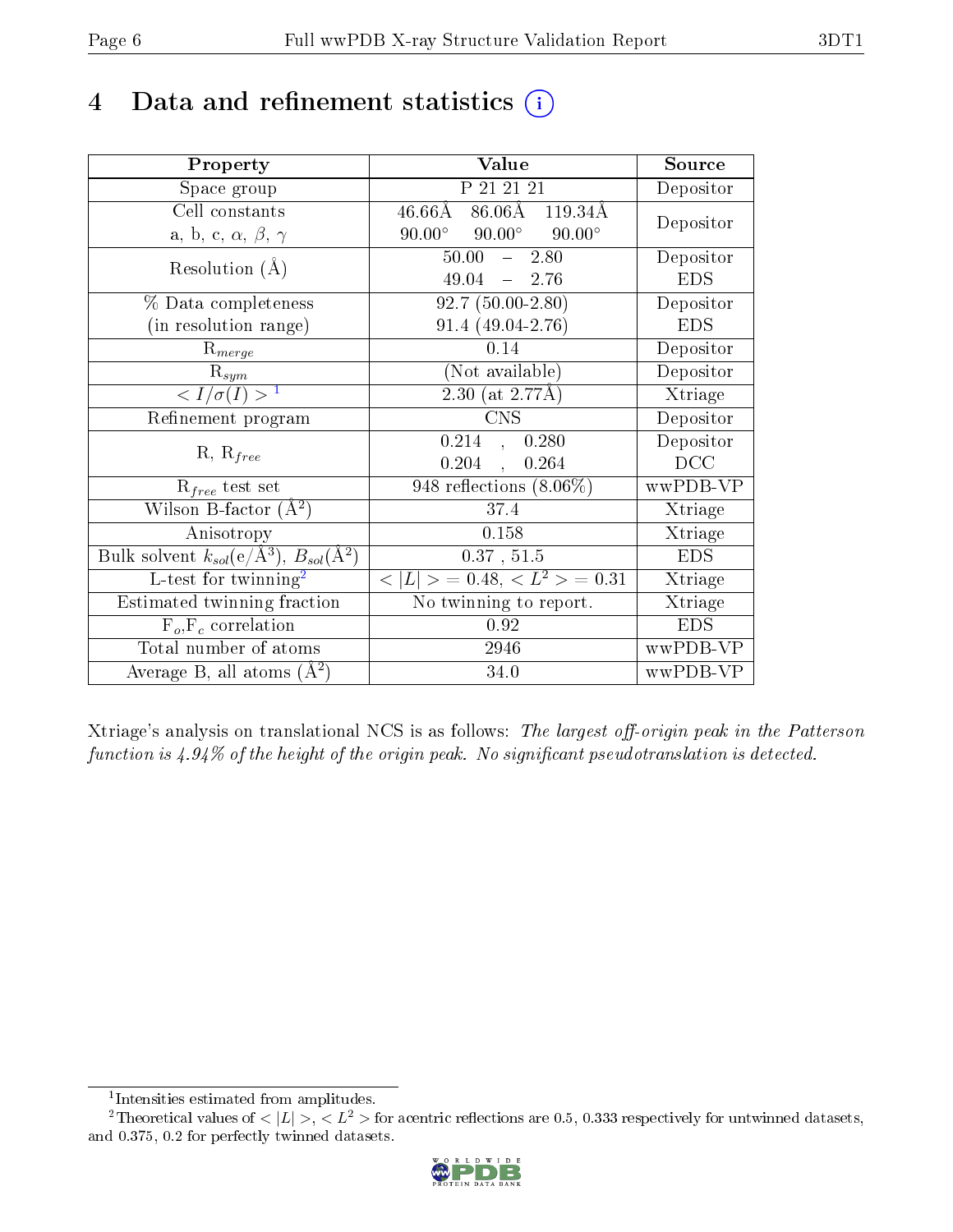# 5 Model quality  $(i)$

### 5.1 Standard geometry  $\overline{()}$

Bond lengths and bond angles in the following residue types are not validated in this section: P40

The Z score for a bond length (or angle) is the number of standard deviations the observed value is removed from the expected value. A bond length (or angle) with  $|Z| > 5$  is considered an outlier worth inspection. RMSZ is the root-mean-square of all Z scores of the bond lengths (or angles).

|               |      | Bond lengths                    | Bond angles |        |  |
|---------------|------|---------------------------------|-------------|--------|--|
| $Mol$   Chain |      | RMSZ $ #Z  > 5$ RMSZ $ #Z  > 5$ |             |        |  |
|               | 0.44 | 0/2942                          | 0.69        | 0/3993 |  |

There are no bond length outliers.

There are no bond angle outliers.

There are no chirality outliers.

There are no planarity outliers.

### 5.2 Too-close contacts  $(i)$

In the following table, the Non-H and H(model) columns list the number of non-hydrogen atoms and hydrogen atoms in the chain respectively. The H(added) column lists the number of hydrogen atoms added and optimized by MolProbity. The Clashes column lists the number of clashes within the asymmetric unit, whereas Symm-Clashes lists symmetry related clashes.

| Mol |      |      | Chain   Non-H   H(model)   H(added)   Clashes   Symm-Clashes |
|-----|------|------|--------------------------------------------------------------|
|     | 2875 | 2864 |                                                              |
|     |      |      |                                                              |
|     |      |      |                                                              |
|     | 2017 | 2893 |                                                              |

The all-atom clashscore is defined as the number of clashes found per 1000 atoms (including hydrogen atoms). The all-atom clashscore for this structure is 16.

All (91) close contacts within the same asymmetric unit are listed below, sorted by their clash magnitude.

| Atom-1              | Atom-2            | Interatomic<br>distance $(A)$ | Clash-<br>overlap (A) |  |
|---------------------|-------------------|-------------------------------|-----------------------|--|
| 1: A: 10: A R G·H G | 1: A:19: GLU:H G3 | .49                           | $\rm 0.93$            |  |

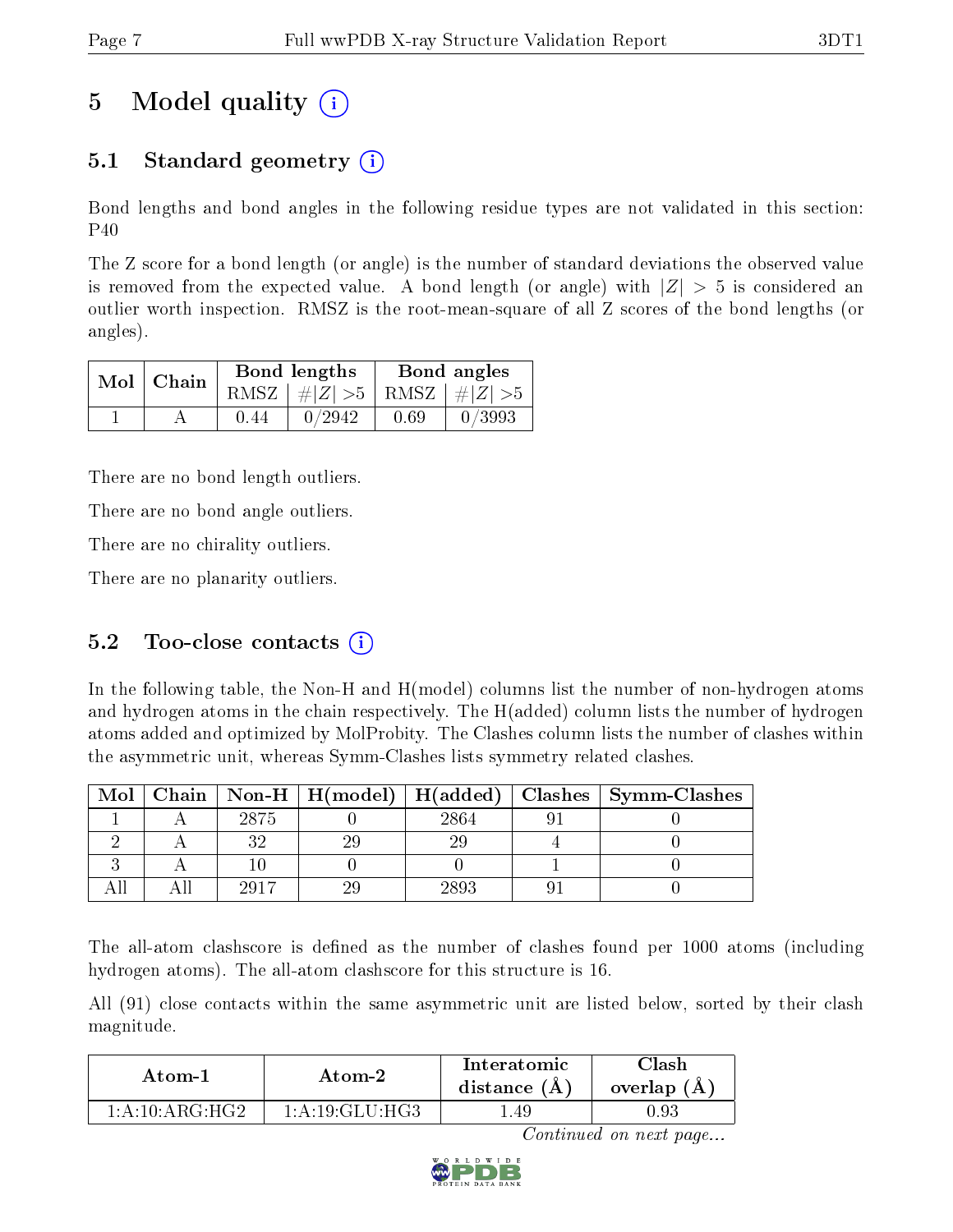| Continuaca from previous page                |                      | Interatomic       | Clash         |  |
|----------------------------------------------|----------------------|-------------------|---------------|--|
| Atom-1                                       | Atom-2               | distance $(A)$    | overlap $(A)$ |  |
| 1: A:198:MET:HG3                             | 1: A: 199: HIS: O    | 1.78              | 0.82          |  |
| 1: A:10: ARG:HG2                             | 1: A: 19: GLU: CG    | 2.17              | 0.74          |  |
| 1: A:121:LYS:HE2                             | 3:A:365:HOH:O        | 1.91              | 0.71          |  |
| 1:A:245:GLU:OE2                              | 1:A:249:LYS:HD2      | 1.94              | 0.68          |  |
| 1: A: 106: THR: HG23                         | 1: A: 107: HIS: O    | 1.94              | 0.67          |  |
| 1: A: 152: LYS: HG2                          | 1: A: 155: ASN: ND2  | 2.10              | 0.66          |  |
| 1:A:270:PHE:CD2                              | 1:A:286:GLU:HG3      | 2.31              | 0.65          |  |
| 1: A:61:SER:HA                               | 1: A: 334: ILE: HD11 | 1.81              | 0.62          |  |
| 1:A:283:ASP:OD2                              | 1:A:305:HIS:HE1      | 1.82              | 0.62          |  |
| 1:A:158:VAL:HG12                             | 1: A: 164: LEU: HB2  | 1.80              | 0.61          |  |
| 1: A: 194: MET: SD                           | 1:A:231:GLN:HG2      | 2.41              | 0.60          |  |
| 1:A:241:THR:HG21                             | 1:A:264:GLN:HA       | 1.84              | 0.58          |  |
| 1: A: 193: ILE: HG13                         | 1:A:200:TYR:CD2      | 2.39              | 0.58          |  |
| 1: A:323: TYR: CE2                           | 1:A:325:GLN:HB3      | 2.39              | 0.58          |  |
| 1:A:333:LEU:HB2                              | 1:A:336:GLU:HG3      | 1.86              | 0.58          |  |
| 1: A:270:PHE:HB2                             | 1: A:286: GLU:OE1    | 2.04              | 0.58          |  |
| 1:A:147:ILE:HB                               | 1:A:149:ARG:HE       | 1.69              | 0.57          |  |
| 1: A:164:LEU:HD23                            | 1: A: 164: LEU: C    | 2.25              | 0.57          |  |
| $1: A:140: \overline{\text{TYR}: \text{CZ}}$ | 1:A:320:ALA:HB2      | $\overline{2}.40$ | 0.56          |  |
| 1: A:16:THR:HG23                             | 1: A: 18: TRP: HE1   | 1.70              | 0.56          |  |
| 1:A:175:THR:O                                | 1: A:178: GLU: HG2   | 2.05              | 0.56          |  |
| 1:A:158:VAL:HA                               | 1:A:163:GLU:O        | 2.06              | 0.55          |  |
| 1: A: 253: GLU:O                             | 1:A:257:ASN:HB2      | 2.06              | 0.55          |  |
| 1: A:67: ARG:HD2                             | 1:A:173:ARG:HD3      | 1.88              | 0.55          |  |
| 1:A:285:LEU:HD23                             | 1: A:288:MET:CE      | 2.38              | 0.54          |  |
| 1: A: 106: THR: HG21                         | 2:A:361:P40:H9       | 1.89              | 0.54          |  |
| 1:A:129:PHE:O                                | 1: A: 133: GLN: HG3  | 2.08              | 0.53          |  |
| 1:A:51:ALA:HB3                               | 1: A: 106: THR: HG22 | 1.90              | 0.53          |  |
| 1: A: 192: GLU: HG2                          | 1:A:193:ILE:N        | 2.23              | 0.53          |  |
| 1:A:7:THR:O                                  | 1:A:22:GLU:HG2       | 2.09              | 0.52          |  |
| 1: A:93:ALA:CB                               | 1: A:99: PHE: HA     | 2.41              | 0.51          |  |
| 1:A:130:LEU:HD13                             | 1:A:162:CYS:SG       | 2.51              | 0.51          |  |
| 1: A: 305: HIS: HD2                          | 1: A: 307: TYR:H     | 1.59              | 0.51          |  |
| 1: A: 106: THR: HG22                         | 2:A:361:P40:H823     | 1.92              | 0.50          |  |
| 1:A:246:LEU:O                                | 1: A:246:LEU:HD22    | 2.11              | 0.50          |  |
| 1:A:236:LEU:HD21                             | 1:A:291:LEU:HD21     | 1.94              | 0.50          |  |
| 1: A:184:ALA:HA                              | 1: A: 187: TRP: CE3  | 2.47              | 0.50          |  |
| 1:A:305:HIS:CD2                              | 1: A: 307: TYR:H     | 2.30              | 0.49          |  |
| 1: A:215: GLU:OE1                            | 1: A:221:THR:HA      | 2.12              | 0.49          |  |
| 1:A:134:ILE:HD11                             | 1:A:156:LEU:HD13     | 1.94              | 0.49          |  |
| 1:A:51:ALA:HB3                               | 1: A:106:THR:CG2     | 2.43              | 0.49          |  |

Continued from previous page.

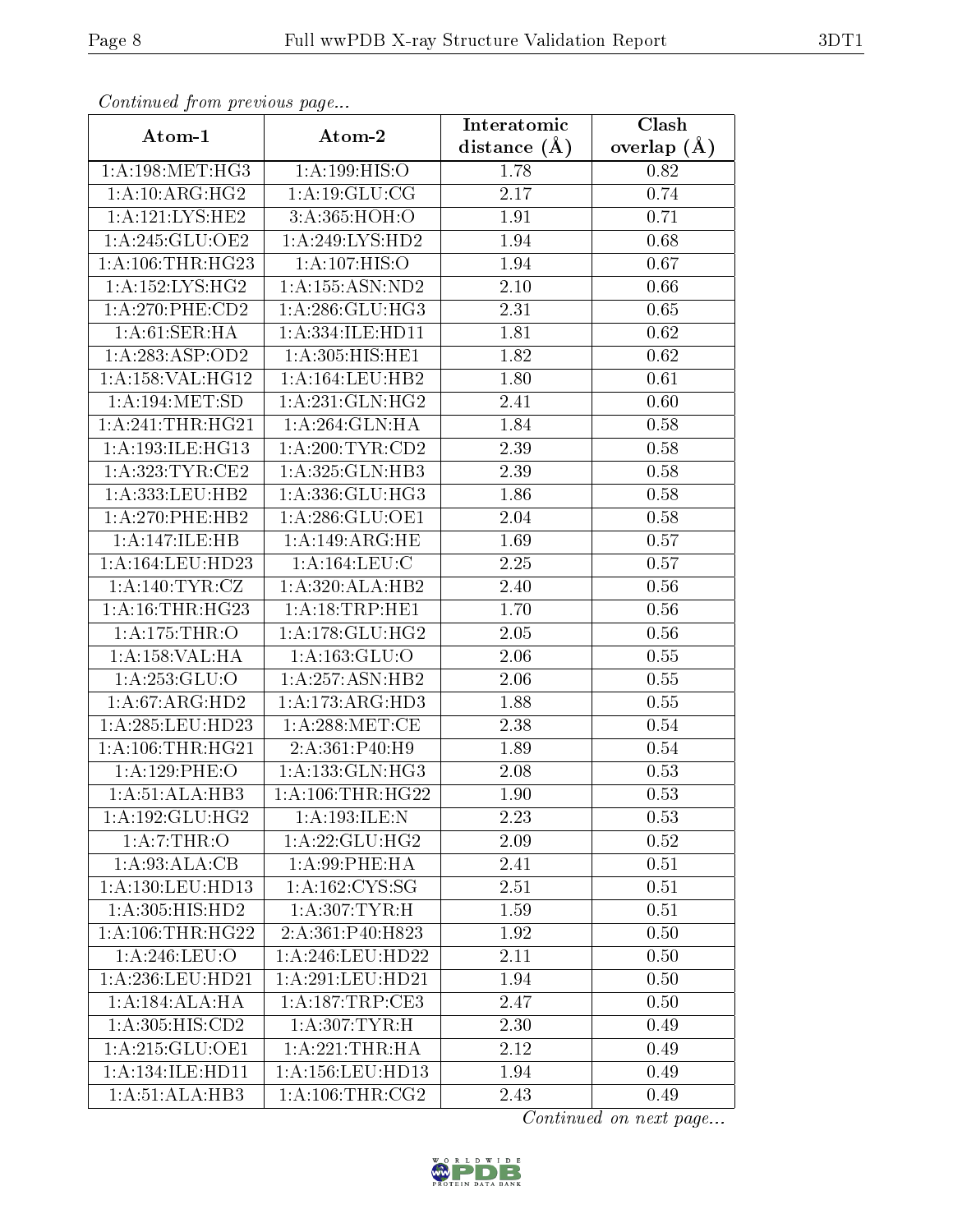| Commaca from previous page  |                      | Interatomic    | Clash         |  |
|-----------------------------|----------------------|----------------|---------------|--|
| Atom-1                      | Atom-2               | distance $(A)$ | overlap $(A)$ |  |
| 1: A:242: PRO:HB3           | 1: A:246:LEU:HD12    | 1.94           | 0.48          |  |
| 1:A:184:ALA:HA              | 1:A:187:TRP:CD2      | 2.47           | 0.48          |  |
| 1: A:300:ALA:HA             | 1: A: 303: LEU: HD12 | 1.95           | 0.48          |  |
| 1:A:131:ILE:HD12            | 1: A:213:MET:HB2     | 1.96           | 0.47          |  |
| 1: A:67: ARG:CD             | 1:A:173:ARG:HD3      | 2.44           | 0.47          |  |
| 1: A:179:MET:HE2            | 1: A: 185: THR: HB   | 1.96           | 0.47          |  |
| 1:A:190:ALA:HB1             | 1:A:192:GLU:OE1      | 2.14           | 0.47          |  |
| 1:A:214:ALA:HB1             | 1: A:274:PHE:CE1     | 2.50           | 0.46          |  |
| 1: A:289:LEU:HD23           | 1:A:289:LEU:HA       | 1.62           | 0.46          |  |
| 1: A:97: GLU: H             | 1: A:97: GLU:CD      | 2.19           | 0.46          |  |
| 1:A:54:LYS:HE3              | 1: A: 103: TYR: OH   | 2.15           | 0.46          |  |
| 1: A:84: ILE: HB            | 1:A:167:LEU:HD23     | 1.97           | 0.45          |  |
| 1: A:285:LEU:HD23           | 1: A:288:MET:HE3     | 1.97           | 0.45          |  |
| 1: A:191: PRO:HG3           | 1: A:291:LEU:HD11    | 1.99           | 0.45          |  |
| 1: A:14: ASN:O              | 1: A:16:THR:HG22     | 2.16           | 0.45          |  |
| 1:A:186:ARG:CZ              | 1:A:186:ARG:HB3      | 2.47           | 0.45          |  |
| $1:A:3\overline{13:ASP:O}$  | 1:A:317:GLU:HG3      | 2.17           | 0.44          |  |
| 1: A: 151: LEU: HD11        | 1:A:156:LEU:HD21     | 1.98           | 0.44          |  |
| 1: A: 160: GLU: HG2         | 1:A:161:ASP:N        | 2.33           | 0.44          |  |
| 1:A:112:ASP:C               | 1: A:112: ASP:OD2    | 2.56           | 0.43          |  |
| 1:A:324:ASP:OD2             | 1: A:324: ASP:C      | 2.55           | 0.43          |  |
| 1: A:66: LYS: HG3           | 1: A: 337: TRP: CZ2  | 2.53           | 0.43          |  |
| 1:A:275:ILE:HD12            | 1:A:276:GLY:H        | 1.84           | 0.43          |  |
| 1: A:241:THR:HG23           | 1: A:265:MET:HG2     | $2.01\,$       | 0.43          |  |
| 1:A:171:LEU:HD23            | 1:A:171:LEU:HA       | 1.74           | 0.43          |  |
| 1: A:140: TYR: CE1          | 1:A:320:ALA:HB2      | 2.54           | 0.42          |  |
| 1: A:116: ILE: HG13         | 1: A: 158: VAL: HG21 | 2.01           | 0.42          |  |
| 1:A:147:ILE:HB              | 1:A:149:ARG:NE       | 2.32           | 0.42          |  |
| 1: A:238:LEU:HA             | 1: A:268:MET:HG3     | 2.01           | 0.42          |  |
| 1: A:341:THR:O              | 1:A:345:VAL:HG23     | 2.19           | 0.42          |  |
| 1: A: 75: LEU: HD11         | 2:A:361:P40:H16      | 2.01           | 0.42          |  |
| 1:A:214:ALA:HB1             | 1: A:274:PHE:HE1     | 1.85           | 0.42          |  |
| 1:A:277:ALA:O               | 1: A:278: ASN:C      | 2.58           | 0.42          |  |
| 1: A:30: VAL: CG2           | 1:A:38:VAL:HG12      | 2.49           | 0.42          |  |
| 1:A:131:ILE:CD1             | 1: A:213: MET:HB2    | 2.50           | 0.41          |  |
| 1: A: 186: ARG: HG2         | 1:A:186:ARG:O        | 2.21           | 0.41          |  |
| $1:A:94:ARG:H\overline{B2}$ | 1:A:98:GLU:OE2       | 2.19           | 0.41          |  |
| $1: A:270:$ PHE:CG          | 1: A:286: GLU:HG3    | 2.56           | 0.41          |  |
| 1:A:113:LEU:HA              | 1:A:113:LEU:HD12     | 1.90           | 0.41          |  |
| 1: A: 196: ASN: O           | 1: A: 196: ASN: CG   | 2.59           | 0.41          |  |
| 1:A:197:TRP:C               | 1: A:198: MET:O      | 2.57           | 0.41          |  |

Continued from previous page.

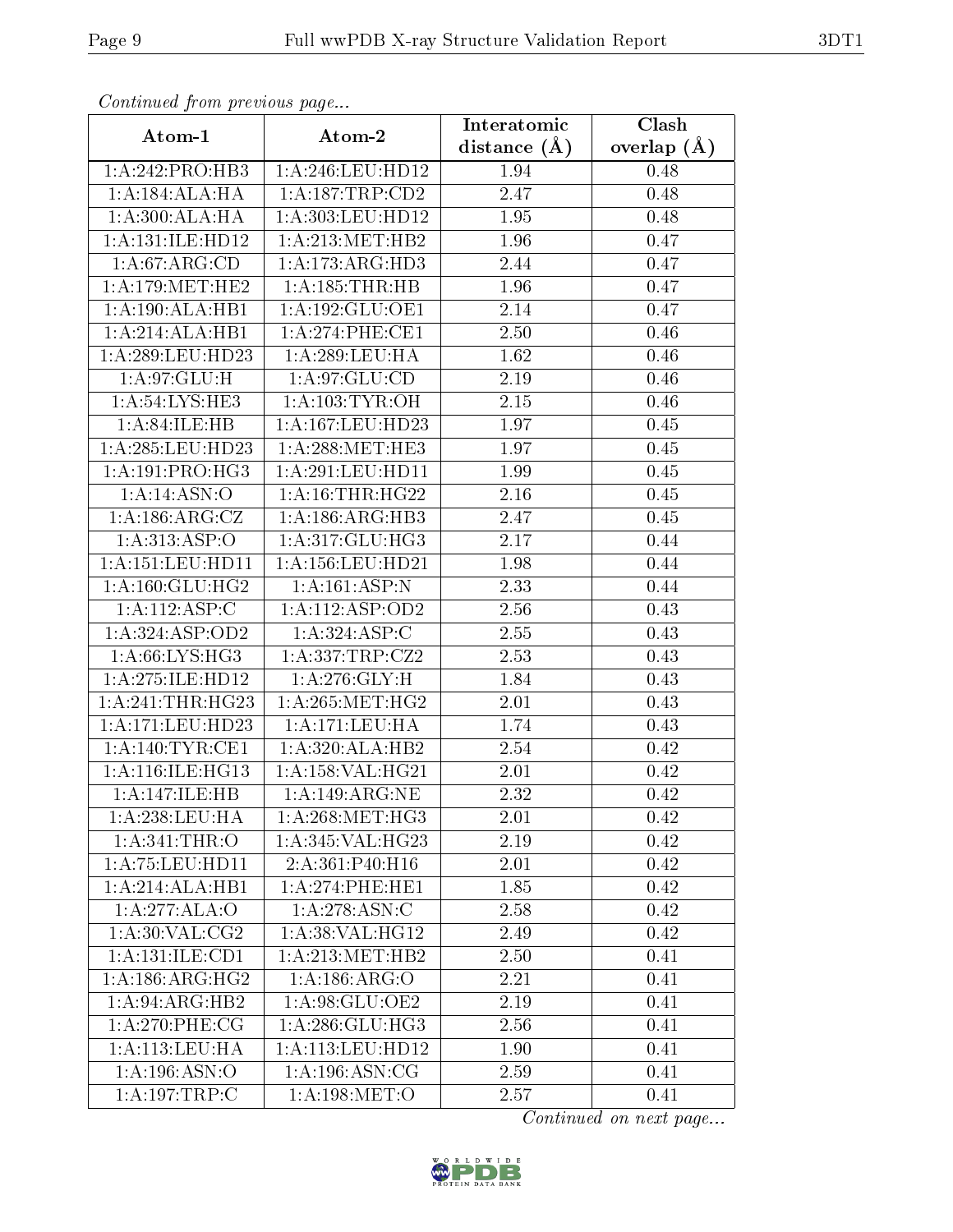|--|

| Atom- $1$        | Atom-2            | Interatomic<br>distance $(A)$ | Clash<br>overlap $(A)$ |
|------------------|-------------------|-------------------------------|------------------------|
| 1:A:28:SER:HA    | 1:A:29:PRO:HD3    | 1.93                          | 0.41                   |
| 1: A:16:THR:HG23 | 1:A:18:TRP:NE1    | 2.34                          | 0.40                   |
| 1:A:88:ASP:HB3   | 1:A:105:VAL:HB    | 2.03                          | 0.40                   |
| 1: A:78: MET:HG3 | 1:A:169:PHE:CZ    | 2.56                          | 0.40                   |
| 1: A:106:THR:CG2 | 2:A:361:P40:H823  | 2.52                          | 0.40                   |
| 1: A:61: SER:OG  | 1: A:64: HIS: HD2 | 2.04                          | 0.40                   |
| 1:A:223:PHE:CE1  | 1:A:235:ILE:HA    | 2.57                          | 0.40                   |
| 1: A:301: GLN:O  | 1:A:304:ALA:HB3   | 2.21                          | 0.40                   |

Continued from previous page...

There are no symmetry-related clashes.

#### 5.3 Torsion angles  $(i)$

#### 5.3.1 Protein backbone (i)

In the following table, the Percentiles column shows the percent Ramachandran outliers of the chain as a percentile score with respect to all X-ray entries followed by that with respect to entries of similar resolution.

The Analysed column shows the number of residues for which the backbone conformation was analysed, and the total number of residues.

| $\mid$ Mol $\mid$ Chain $\mid$ | Analysed                                                      |  | Favoured   Allowed   Outliers   Percentiles |  |
|--------------------------------|---------------------------------------------------------------|--|---------------------------------------------|--|
|                                | $\mid$ 354/383 (92%)   327 (92%)   24 (7%)   3 (1%)   19   49 |  |                                             |  |

All (3) Ramachandran outliers are listed below:

| Mol | Chain | Res | Type |
|-----|-------|-----|------|
|     |       | 198 |      |
|     |       |     |      |
|     |       |     |      |

#### 5.3.2 Protein sidechains  $(i)$

In the following table, the Percentiles column shows the percent sidechain outliers of the chain as a percentile score with respect to all X-ray entries followed by that with respect to entries of similar resolution.

The Analysed column shows the number of residues for which the sidechain conformation was analysed, and the total number of residues.

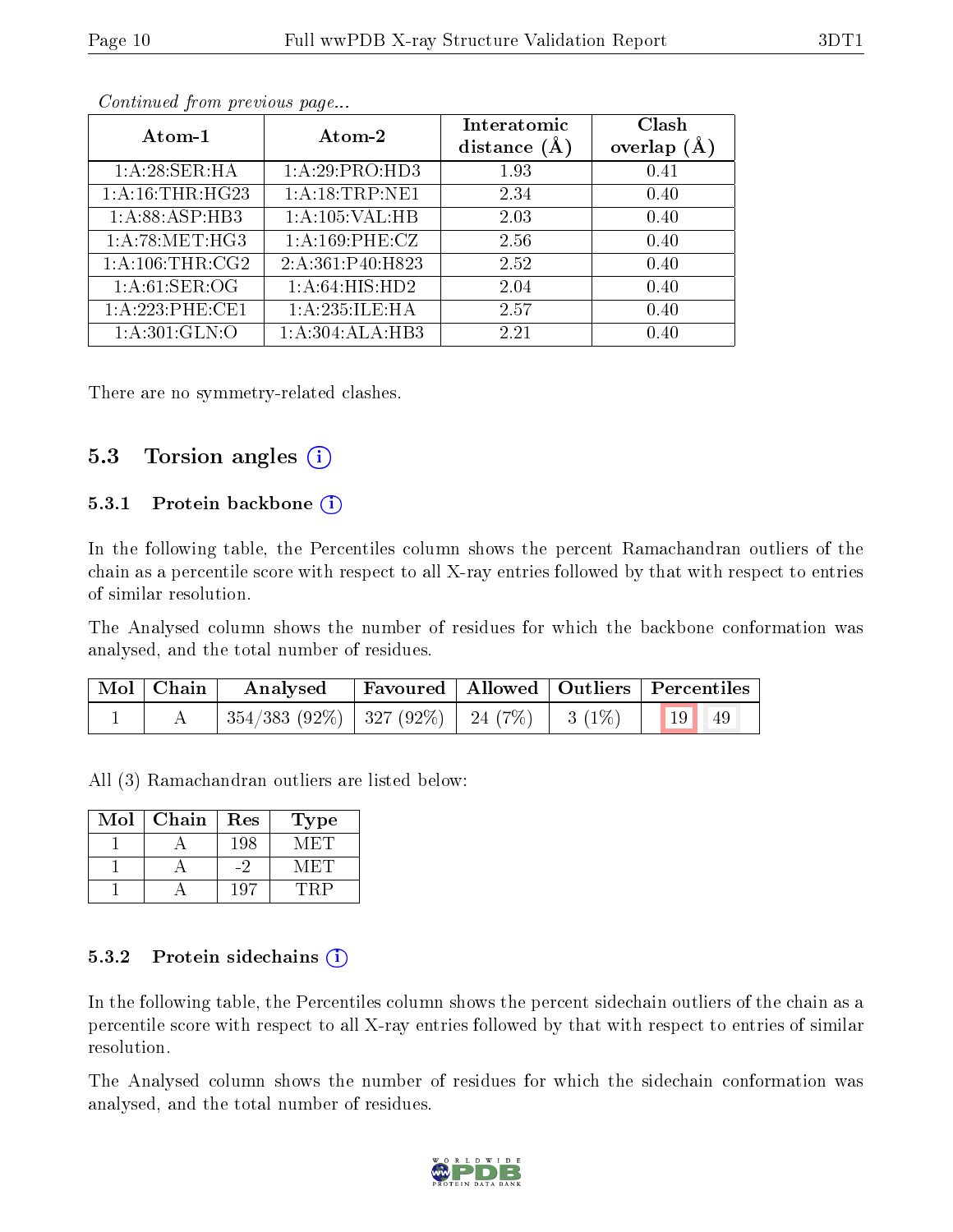| $\mid$ Mol $\mid$ Chain $\mid$ | Rotameric   Outliers   Percentiles  <br>Analysed                  |  |  |  |
|--------------------------------|-------------------------------------------------------------------|--|--|--|
|                                | $\mid$ 316/340 (93%) $\mid$ 303 (96%) $\mid$ 13 (4%) $\mid$ 30 64 |  |  |  |

All (13) residues with a non-rotameric sidechain are listed below:

| Mol | Chain          | Res | Type       |
|-----|----------------|-----|------------|
| 1   | А              | 7   | THR        |
| 1   | А              | 13  | LEU        |
| 1   | А              | 30  | VAL        |
| 1   | А              | 123 | THR        |
| 1   | А              | 130 | LEU        |
| 1   | А              | 174 | HIS        |
| 1   | А              | 176 | ASP        |
| 1   | A              | 179 | MET        |
| 1   | А              | 234 | LEU        |
| 1   | $\overline{A}$ | 246 | LEU        |
| 1   | А              | 257 | <b>ASN</b> |
| 1   | А              | 263 | THR        |
|     | А              | 294 | ASP        |

Some sidechains can be flipped to improve hydrogen bonding and reduce clashes. All (5) such sidechains are listed below:

| Mol | Chain | Res | Type       |
|-----|-------|-----|------------|
|     |       | 64  | <b>HIS</b> |
|     |       | 155 | <b>ASN</b> |
|     |       | 202 | <b>GLN</b> |
|     |       | 301 | <b>GLN</b> |
|     |       | 305 | HIS        |

#### 5.3.3 RNA (i)

There are no RNA molecules in this entry.

### 5.4 Non-standard residues in protein, DNA, RNA chains (i)

There are no non-standard protein/DNA/RNA residues in this entry.

### 5.5 Carbohydrates (i)

There are no carbohydrates in this entry.

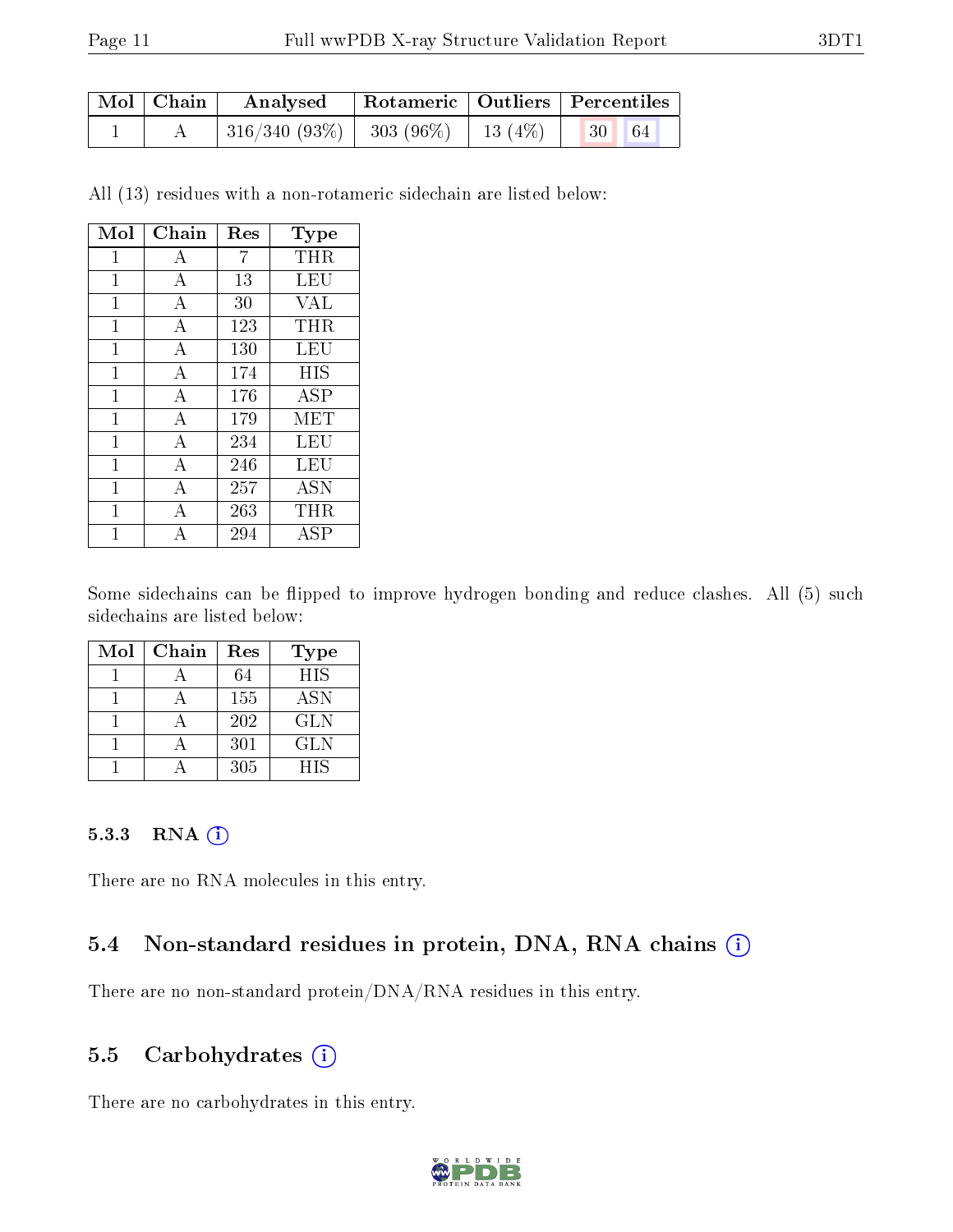### 5.6 Ligand geometry (i)

1 ligand is modelled in this entry.

In the following table, the Counts columns list the number of bonds (or angles) for which Mogul statistics could be retrieved, the number of bonds (or angles) that are observed in the model and the number of bonds (or angles) that are dened in the Chemical Component Dictionary. The Link column lists molecule types, if any, to which the group is linked. The Z score for a bond length (or angle) is the number of standard deviations the observed value is removed from the expected value. A bond length (or angle) with  $|Z| > 2$  is considered an outlier worth inspection. RMSZ is the root-mean-square of all Z scores of the bond lengths (or angles).

| $\bf{Mol}$ | $\mid$ Type $\mid$ Chain<br>$\operatorname{Res}$ |  | $^{\dagger}$ Link | Bond lengths |          |             | Bond angles |          |                                      |            |
|------------|--------------------------------------------------|--|-------------------|--------------|----------|-------------|-------------|----------|--------------------------------------|------------|
|            |                                                  |  |                   | Counts -     | RMSZ     | # $ Z  > 2$ | Counts      | RMSZ     | $\mathbb{C}^{\bullet}$   $\# Z  > 1$ |            |
|            | P <sub>40</sub>                                  |  | 361               | $\sim$       | 36,36,36 | 2.85        | $22(61\%)$  | 49,50,50 | 2.67                                 | $18(36\%)$ |

In the following table, the Chirals column lists the number of chiral outliers, the number of chiral centers analysed, the number of these observed in the model and the number defined in the Chemical Component Dictionary. Similar counts are reported in the Torsion and Rings columns. '-' means no outliers of that kind were identified.

|          |     | $\mid$ Mol $\mid$ Type $\mid$ Chain $\mid$ Res $\mid$ Link $\mid$ Chirals $\mid$ | ' Torsions                              | $\mathbf{Rings}$ |
|----------|-----|----------------------------------------------------------------------------------|-----------------------------------------|------------------|
| $P_{40}$ | 361 | $\sim$                                                                           | $\mid$ 8/18/28/28 $\mid$ 0/5/5/5 $\mid$ |                  |

All (22) bond length outliers are listed below:

| Mol            | Chain | Res | <b>Type</b>     | Atoms     | $\mathbf{Z}$ | Observed $(A)$ | $\overline{\text{Ideal}}(\text{A})$ |
|----------------|-------|-----|-----------------|-----------|--------------|----------------|-------------------------------------|
| $\overline{2}$ | А     | 361 | P40             | $C28-N29$ | 5.37         | 1.42           | 1.34                                |
| $\overline{2}$ | A     | 361 | P40             | $C28-N31$ | 5.03         | 1.42           | 1.34                                |
| $\overline{2}$ | A     | 361 | P40             | $C14-C15$ | 4.79         | 1.46           | 1.39                                |
| $\overline{2}$ | А     | 361 | $P_{40}$        | $C12-C11$ | 4.75         | 1.46           | 1.36                                |
| $\overline{2}$ | А     | 361 | P40             | $C30-N29$ | 4.52         | 1.42           | 1.32                                |
| $\overline{2}$ | А     | 361 | P40             | $C17-C16$ | 3.93         | 1.45           | 1.38                                |
| $\overline{2}$ | А     | 361 | P <sub>40</sub> | $C14-C13$ | 3.63         | 1.45           | 1.39                                |
| $\overline{2}$ | А     | 361 | P40             | $C16-C15$ | 3.58         | 1.45           | 1.39                                |
| $\overline{2}$ | А     | 361 | $P_{40}$        | $C9-C10$  | 3.41         | 1.46           | 1.38                                |
| $\overline{2}$ | А     | 361 | P <sub>40</sub> | $C25-C26$ | 3.36         | 1.47           | 1.42                                |
| $\overline{2}$ | А     | 361 | P <sub>40</sub> | $C11-C10$ | 3.24         | 1.46           | 1.39                                |
| $\overline{2}$ | А     | 361 | $P_{40}$        | $C12-C26$ | 3.00         | 1.47           | 1.41                                |
| $\overline{2}$ | А     | 361 | P40             | $C13-C18$ | 2.88         | 1.45           | 1.40                                |
| $\overline{2}$ | А     | 361 | P40             | $C23-C18$ | $-2.80$      | 1.45           | 1.51                                |
| $\overline{2}$ | А     | 361 | P <sub>40</sub> | $C26-N27$ | 2.77         | 1.42           | 1.37                                |
| $\overline{2}$ | А     | 361 | P40             | $C17-C18$ | 2.71         | 1.45           | 1.39                                |
| $\overline{2}$ | A     | 361 | P40             | $C2-N3$   | $-2.38$      | 1.42           | 1.47                                |
| $\overline{2}$ | А     | 361 | P40             | C28-N27   | 2.37         | 1.42           | 1.34                                |

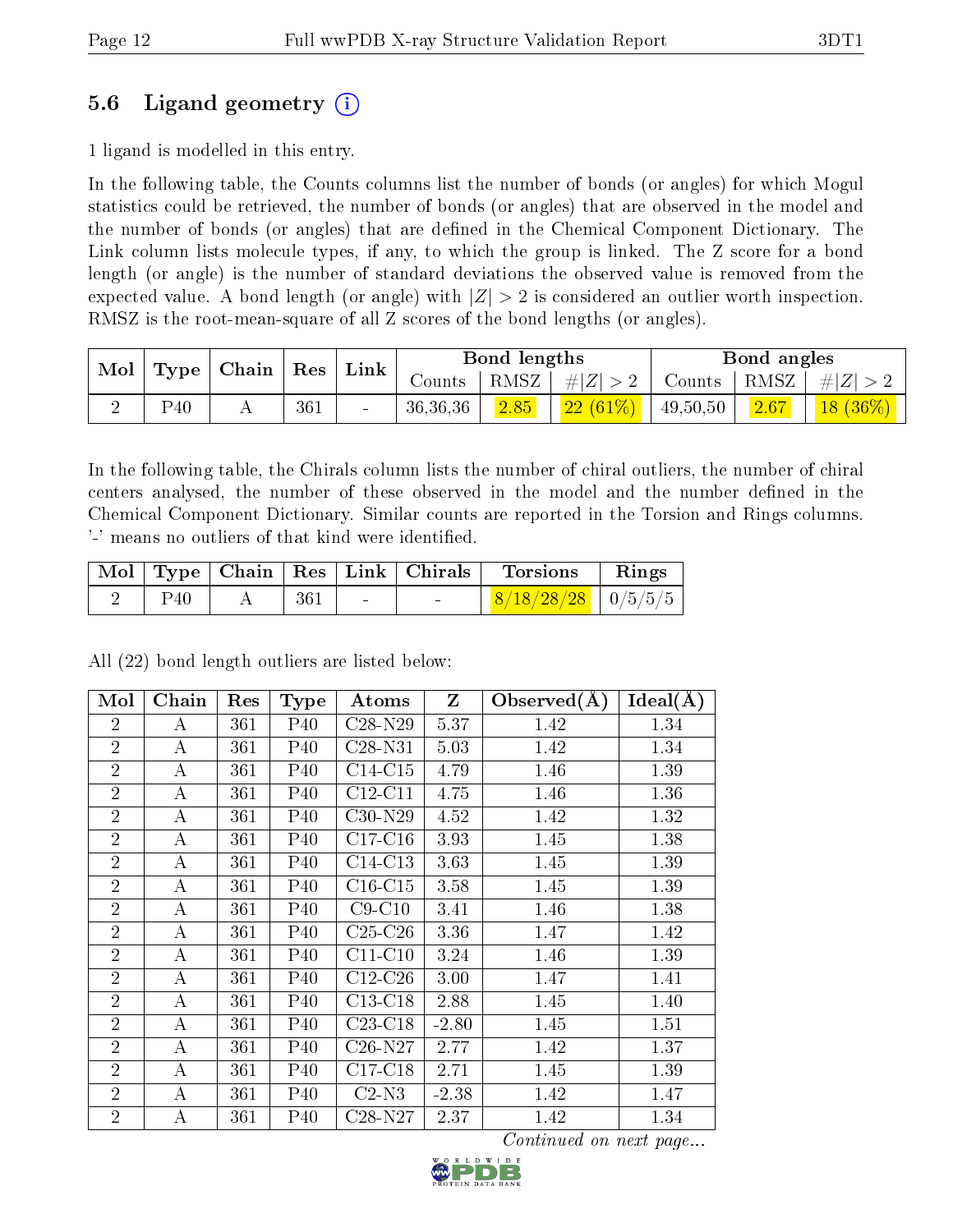| Mol | $Chain$ $\parallel$ | $\cdot$ + Res $+$ | Type | $\boldsymbol{\mathrm{Atoms}}$ |         | $Z \mid Observed(A)$ | Ideal(A) |
|-----|---------------------|-------------------|------|-------------------------------|---------|----------------------|----------|
|     |                     | 361               | P40  | C13-C10                       | $-2.25$ | 1.45                 | 1.49     |
|     |                     | 361               | P40  | $C9-C25$                      | 2.23    | 1.47                 | 1.42     |
|     |                     | 361               | P40  | $C20-N32$   -2.22             |         | 1.42                 | 1.46     |
|     |                     | 361               | P40  | $C30-C25$   2.00              |         | 1.46                 | 141      |

Continued from previous page...

All (18) bond angle outliers are listed below:

| Mol            | Chain | Res | Type            | Atoms             | Z       | $\text{Observed}(^{\text{o}})$ | $\text{Ideal}({}^o)$ |
|----------------|-------|-----|-----------------|-------------------|---------|--------------------------------|----------------------|
| $\overline{2}$ | А     | 361 | $P_{40}$        | $N29$ -C28- $N27$ | $-9.03$ | 117.79                         | 126.52               |
| $\overline{2}$ | А     | 361 | $P_{40}$        | $C4-N3-C8$        | 6.68    | 123.86                         | 108.83               |
| $\overline{2}$ | А     | 361 | $P_{40}$        | $C9-C10-C13$      | 5.28    | 128.86                         | 120.72               |
| $\overline{2}$ | А     | 361 | P40             | N31-C28-N29       | 4.81    | 124.44                         | 117.22               |
| $\overline{2}$ | А     | 361 | P40             | $C5-O6-C7$        | 4.06    | 123.44                         | 109.89               |
| $\overline{2}$ | А     | 361 | $P_{40}$        | $C28-N27-C26$     | 3.98    | 122.08                         | 115.60               |
| $\overline{2}$ | А     | 361 | $P_{40}$        | $C12-C26-C25$     | $-3.87$ | 114.96                         | 119.04               |
| $\overline{2}$ | А     | 361 | $P_{40}$        | $C30-N29-C28$     | 3.70    | 121.37                         | 115.88               |
| $\overline{2}$ | А     | 361 | $P_{40}$        | $C17-C16-C15$     | $-3.31$ | 116.93                         | 120.78               |
| $\overline{2}$ | А     | 361 | $P_{40}$        | $C11-C10-C13$     | $-3.22$ | 115.69                         | 120.91               |
| $\overline{2}$ | А     | 361 | $P_{40}$        | $C23-C18-C17$     | $-3.22$ | 114.02                         | 120.31               |
| $\overline{2}$ | А     | 361 | $P_{40}$        | $C12-C26-N27$     | 2.98    | 123.23                         | 118.69               |
| $\overline{2}$ | А     | 361 | $P_{40}$        | $C11-C12-C26$     | 2.84    | 124.42                         | 120.84               |
| $\overline{2}$ | А     | 361 | P <sub>40</sub> | $C20-N32-C19$     | $-2.59$ | 118.96                         | 122.55               |
| $\overline{2}$ | А     | 361 | $P_{40}$        | $C2-N3-C8$        | 2.54    | 117.73                         | 111.23               |
| $\overline{2}$ | А     | 361 | $P_{40}$        | $C14-C13-C18$     | $-2.38$ | 115.51                         | 119.02               |
| $\overline{2}$ | А     | 361 | P40             | $C13-C14-C15$     | 2.34    | 124.19                         | 120.81               |
| $\overline{2}$ | А     | 361 | P40             | $C1-N31-C28$      | $-2.33$ | 119.73                         | 123.75               |

There are no chirality outliers.

All (8) torsion outliers are listed below:

| Mol                         | Chain        | $\operatorname{Res}% \left( \mathcal{N}\right) \equiv\operatorname{Res}(\mathcal{N}_{0},\mathcal{N}_{0})$ | Type     | Atoms                        |
|-----------------------------|--------------|-----------------------------------------------------------------------------------------------------------|----------|------------------------------|
| $\mathcal{D}$               | А            | 361                                                                                                       | $P_{40}$ | $\overline{N29-C28-N31}$ -C1 |
| $\mathcal{D}_{\mathcal{A}}$ | $\mathbf{A}$ | 361                                                                                                       | $P_{40}$ | $N27-C28-N31-C1$             |
| $\mathcal{D}_{\mathcal{A}}$ | A            | 361                                                                                                       | $P_{40}$ | $N31-C1-C2-N3$               |
| 2                           | А            | 361                                                                                                       | P40      | $C1-C2-N3-C4$                |
| 2                           | A            | 361                                                                                                       | $P_{40}$ | C9-C10-C13-C18               |
| 2                           | А            | 361                                                                                                       | $P_{40}$ | C11-C10-C13-C18              |
| 2                           | А            | 361                                                                                                       | $P_{40}$ | C9-C10-C13-C14               |
| $\mathcal{D}$               | Д            | 361                                                                                                       | $P_{40}$ | C11-C10-C13-C14              |

There are no ring outliers.

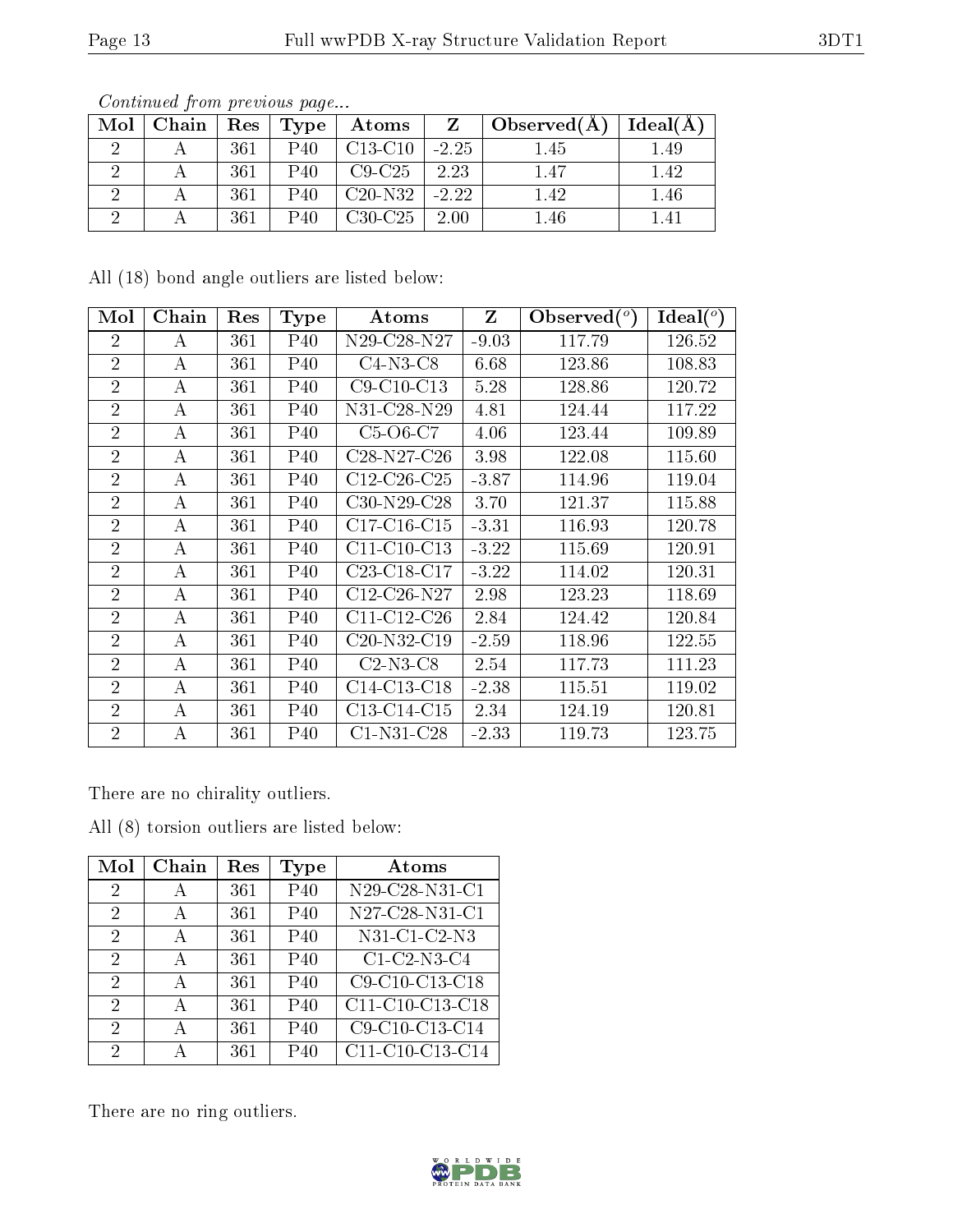|  | 1 monomer is involved in 4 short contacts: |  |  |  |  |  |  |  |
|--|--------------------------------------------|--|--|--|--|--|--|--|
|--|--------------------------------------------|--|--|--|--|--|--|--|

|  |                  | $\mid$ Mol $\mid$ Chain $\mid$ Res $\mid$ Type $\mid$ Clashes $\mid$ Symm-Clashes $\mid$ |
|--|------------------|------------------------------------------------------------------------------------------|
|  | $\therefore$ P40 |                                                                                          |

The following is a two-dimensional graphical depiction of Mogul quality analysis of bond lengths, bond angles, torsion angles, and ring geometry for all instances of the Ligand of Interest. In addition, ligands with molecular weight > 250 and outliers as shown on the validation Tables will also be included. For torsion angles, if less then 5% of the Mogul distribution of torsion angles is within 10 degrees of the torsion angle in question, then that torsion angle is considered an outlier. Any bond that is central to one or more torsion angles identified as an outlier by Mogul will be highlighted in the graph. For rings, the root-mean-square deviation (RMSD) between the ring in question and similar rings identified by Mogul is calculated over all ring torsion angles. If the average RMSD is greater than 60 degrees and the minimal RMSD between the ring in question and any Mogul-identified rings is also greater than 60 degrees, then that ring is considered an outlier. The outliers are highlighted in purple. The color gray indicates Mogul did not find sufficient equivalents in the CSD to analyse the geometry.



#### 5.7 [O](https://www.wwpdb.org/validation/2017/XrayValidationReportHelp#nonstandard_residues_and_ligands)ther polymers (i)

There are no such residues in this entry.

#### 5.8 Polymer linkage issues (i)

There are no chain breaks in this entry.

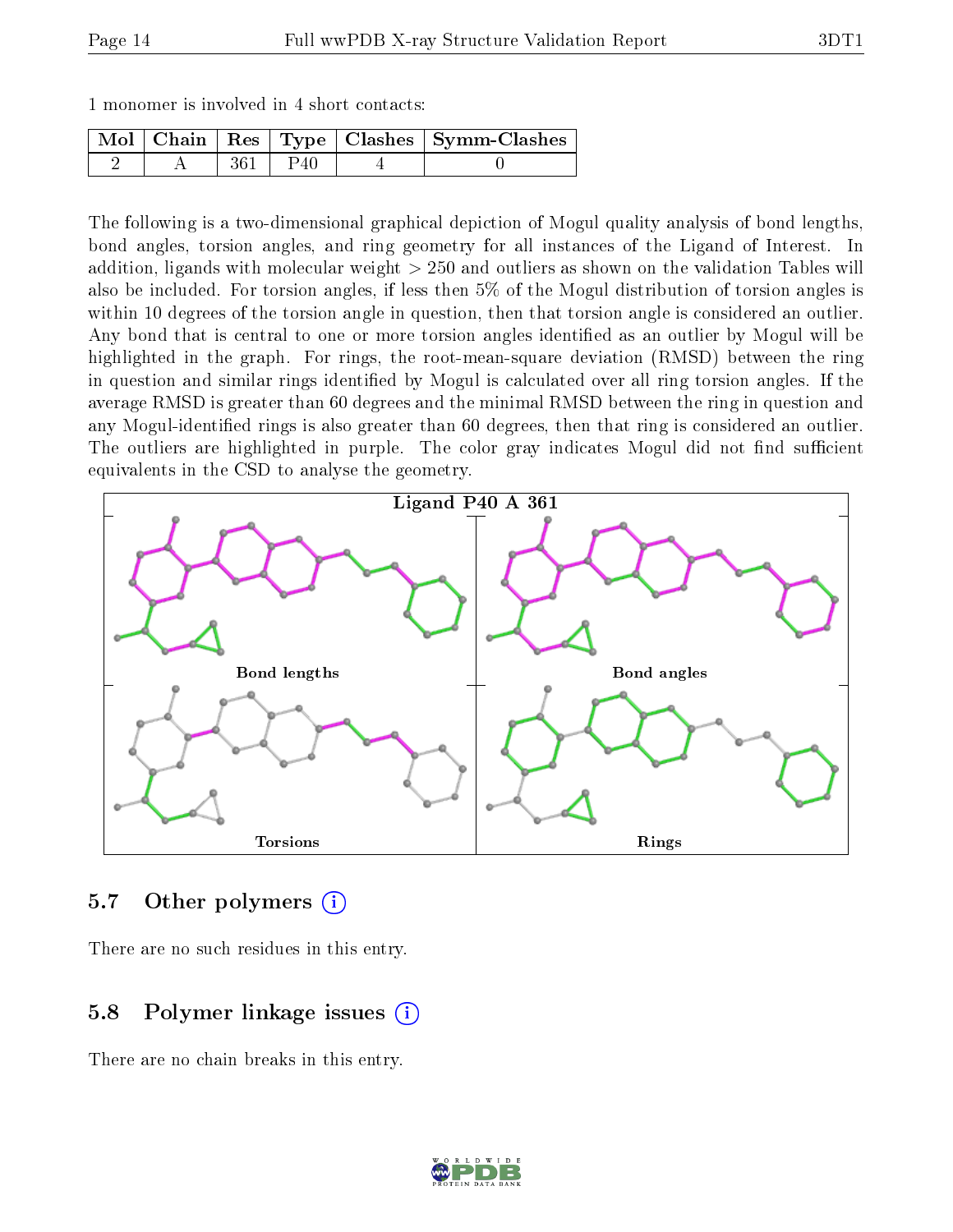## 6 Fit of model and data  $(i)$

### 6.1 Protein, DNA and RNA chains (i)

In the following table, the column labelled  $#RSRZ> 2'$  contains the number (and percentage) of RSRZ outliers, followed by percent RSRZ outliers for the chain as percentile scores relative to all X-ray entries and entries of similar resolution. The OWAB column contains the minimum, median,  $95<sup>th</sup>$  percentile and maximum values of the occupancy-weighted average B-factor per residue. The column labelled  $Q < 0.9$  lists the number of (and percentage) of residues with an average occupancy less than 0.9.

| $\mid$ Mol $\mid$ Chain $\mid$ | Analysed         | $<$ RSRZ $>$ | $\#\text{RSRZ}\text{>2}$ |  | $\mid$ OWAB(Å <sup>2</sup> ) $\mid$ Q<0.9 $\mid$ |                                    |  |
|--------------------------------|------------------|--------------|--------------------------|--|--------------------------------------------------|------------------------------------|--|
|                                | $+356/383(92\%)$ | $-0.33$      |                          |  |                                                  | $\mid$ 4 (1%) 80 75 15, 30, 65, 88 |  |

All (4) RSRZ outliers are listed below:

| Mol | Chain | $\mid$ Res | Type       | <b>RSRZ</b> |
|-----|-------|------------|------------|-------------|
|     |       | 175        | THR.       | 31          |
|     |       | 174        | <b>HIS</b> | 2.9         |
|     |       | 15         | <b>LYS</b> | 2.1         |
|     |       | 173        | $\rm{ARG}$ | 20          |

### 6.2 Non-standard residues in protein, DNA, RNA chains  $(i)$

There are no non-standard protein/DNA/RNA residues in this entry.

### 6.3 Carbohydrates (i)

There are no carbohydrates in this entry.

### $6.4$  Ligands  $(i)$

In the following table, the Atoms column lists the number of modelled atoms in the group and the number defined in the chemical component dictionary. The B-factors column lists the minimum, median,  $95<sup>th</sup>$  percentile and maximum values of B factors of atoms in the group. The column labelled  $Q< 0.9$  lists the number of atoms with occupancy less than 0.9.

|     |     |       |      |      | $\vert$ Mol $\vert$ Type $\vert$ Chain $\vert$ Res $\vert$ Atoms $\vert$ RSCC $\vert$ RSR $\vert$ B-factors(A <sup>2</sup> ) $\vert$ Q<0.9 |  |
|-----|-----|-------|------|------|--------------------------------------------------------------------------------------------------------------------------------------------|--|
| Ρ40 | 361 | 32/32 | 0.89 | 0.22 | 26,36,68,69                                                                                                                                |  |

The following is a graphical depiction of the model fit to experimental electron density of all instances of the Ligand of Interest. In addition, ligands with molecular weight  $> 250$  and outliers